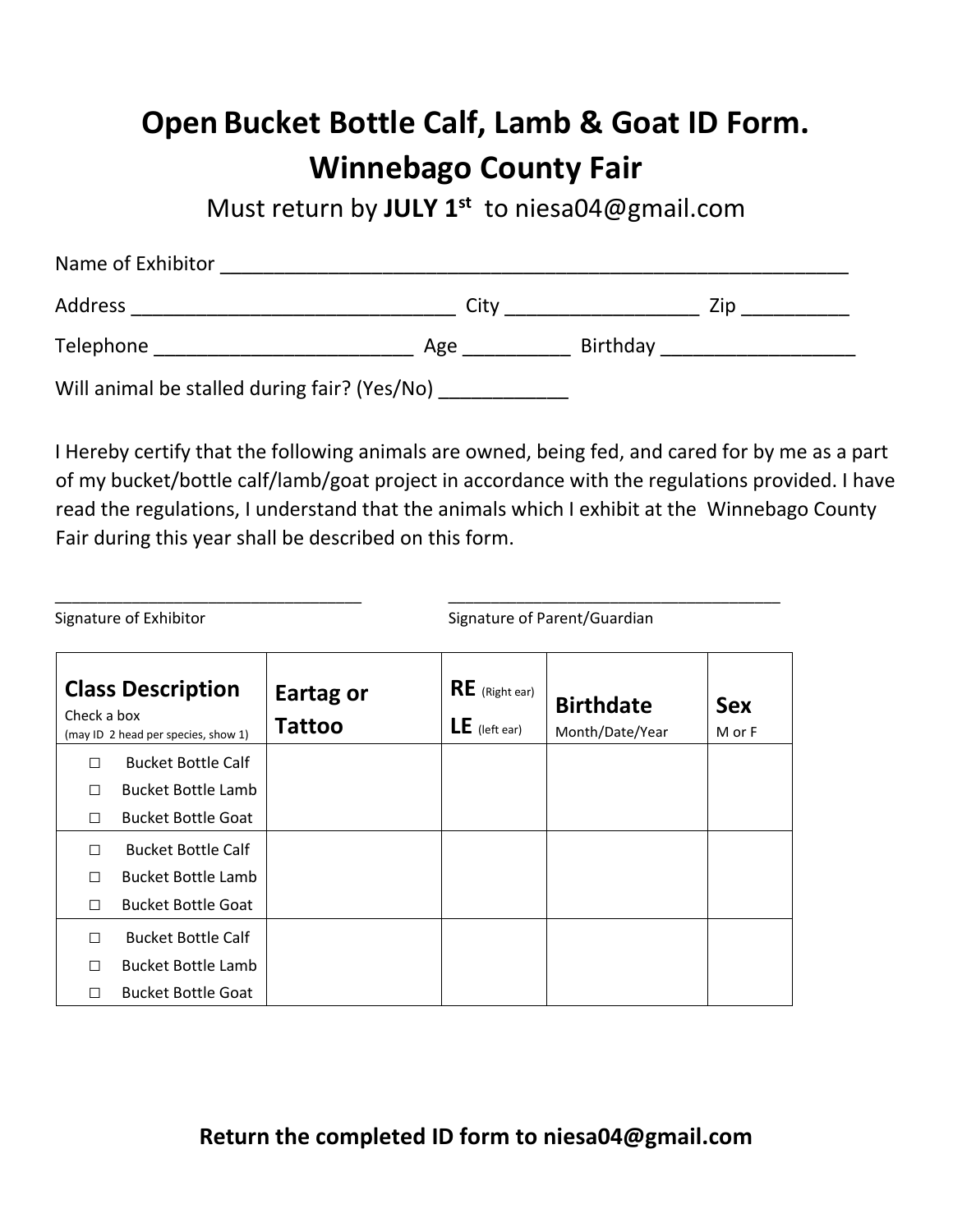## **Pre 4-H Youth Bucket Bottle**

Pre 4-H Youth Class, (preschool thru  $3<sup>rd</sup>$  grade)

- 1. The Open Class is for youth whom have not reached the eligible 4-H grade. These participants are for those are  $3<sup>rd</sup>$  grade and under.
- 2. Any newborn or orphan dairy or beef calf (steer or heifer), lamb, or goat born between March 1 and June 1 of the current year. Must be in possession of the participant within two weeks of birth.
- 3. Bucket/bottle calves/lambs/goats must be ID'ed by July  $1<sup>st</sup>$  by turning in the ID form.
- 4. Calf/lamb/goat must be bucket or bottle fed. (No nursing permitted.)
- 5. Any participant may identify two (2) animals, and exhibit one (1) at the county fair per species. The calf/lamb/goat is not eligible to be sold at the Fair Auction. Eligible animals can be shown only in the Bucket/Bottle class.
- 6. Calves, lambs, and goats will be shown at halter. Calves/lambs/goats may be divided into classes depending on number of entries at discretion of superintendents.
- 7. Judging will be based on:
	- a. What the member has learned about the care and raising of the calf/lamb/goat.
	- b. The fitting and showing of the calf/lamb/goat (only washing and brushing, no clipping) with emphasis on what member has learned.
	- c. General health, conditions and management of the calf/lamb/goat and 4-H'ers knowledge of this area.
	- d. Conformation or quality of the calf/lamb/goat **will not** be considered since purchase should not be on that basis. .

8. Animals are not required to be stalled during fair. You may bring them 1 hour prior to the show if you choose not to stall during fair. If planning to stall during fair, you must note on this form so we can ensure adequate space.

For further details contact Keniesa Branstad, (641) 596-0011.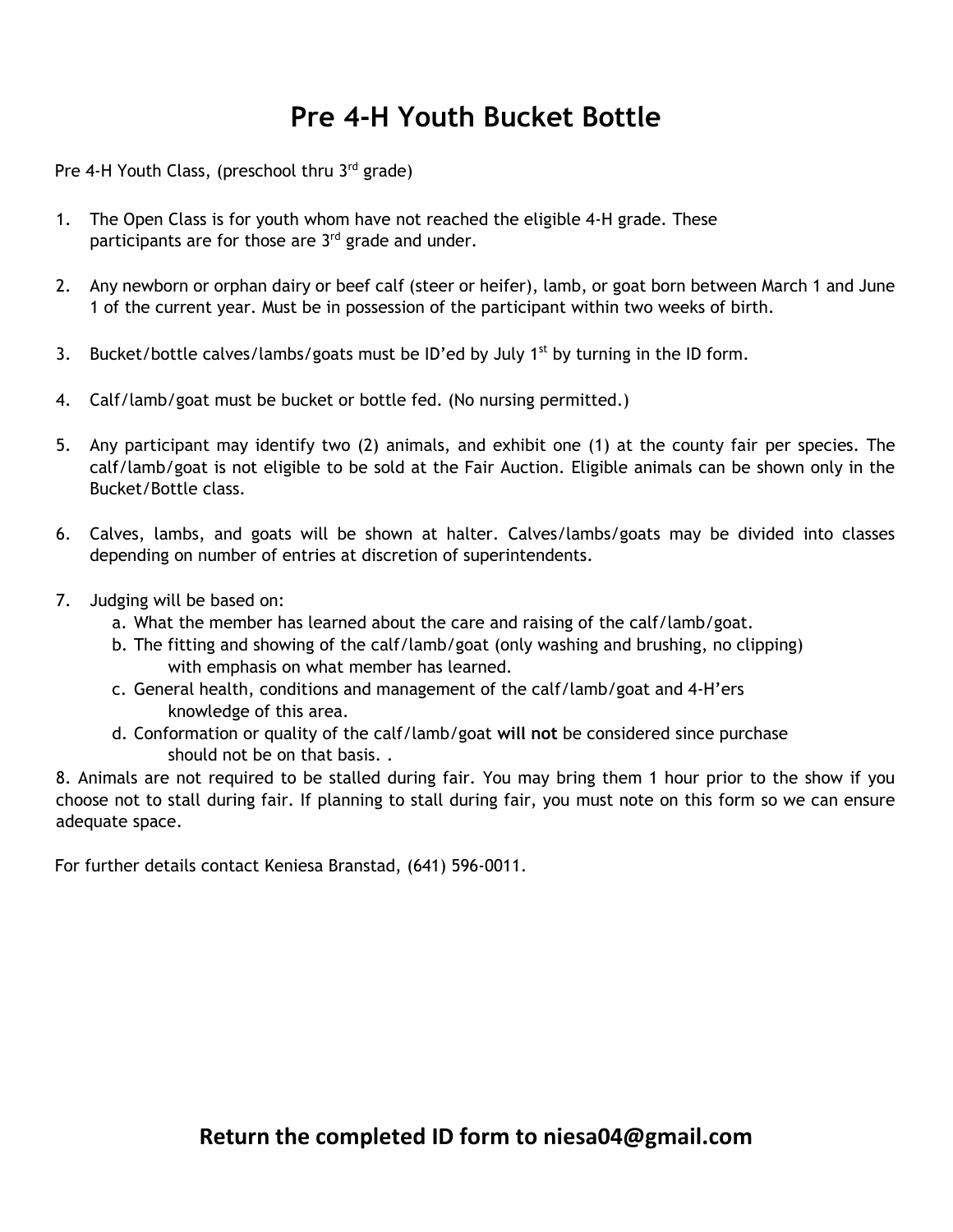## **Practice Questions:**

- 1. How old was your calf/lamb/goat when it was purchased or put on the bottle, and when did you start it on the bottle?
- 2. What is the current value of your calf/lamb/goat?
- 3. What has the calf/lamb/goat been fed, and what did it cost?
- 4. What other expenses have you had with your calf/lamb/goat (purchase price, vet expenses, etc.)?
- 5. When was the calf/lamb/goat weaned from the bottle?
- 6. Did you have any special medical problems with your bucket calf/lamb/goat?
- 7. Why did you want to enter the bucket calf/lamb/goat project, what was your goal?
- 8. What have you learned by completing the bucket calf/lamb/goat project?
- 9. What will happen to you calf/lamb/goat after the fair?

## **Return the completed ID form to niesa04@gmail.com**